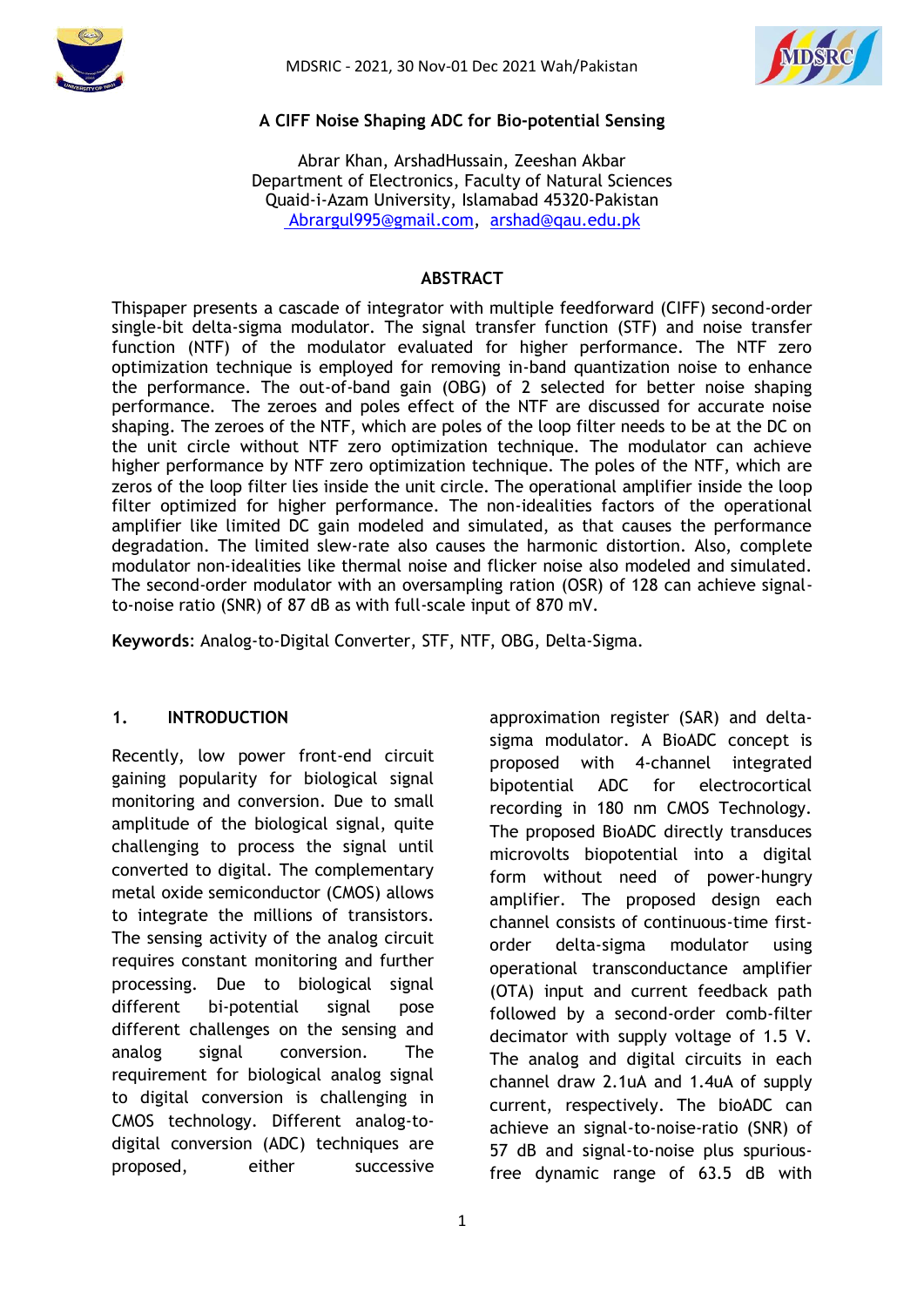



effective number of bits 9-bit. It uses Gm-C structure for continuous-time integrator and utilizes the fully differential telescopic OTA. The common-mode control signal is derived using a standard circuit consisting of two differentials pairs. To maximizes noise and power efficiency of the OTA, the input pair operate in subthreshold and NMOS load are degenerated. To increase common-mode rejection ration (CMRR), the bias voltages for output node are set as function of source coupled node voltage Vp. Also latched comparator is employed which operates in three stages, reset, amplify, and latch. During reset, the differential pair sets a small voltage difference across the reset switch that tracks the difference at the input. With a falling edge on reset, both reset and latch are low, and the differential pair with crossed coupled transistor load amplify the difference at the input. A rising edge on latch causes the crosscoupled inverters to amplify further and bring the outputs to supply rails. The micropower operation and direct digital readout make this circuit ideally suited for closed-loop neuromodulation application. [3]. To sense the biopotential signal, a low-power and lowvoltage delta-sigma modulator ADC design is proposed. It provides analog signal conversion to digital domain based on mixed clock-boosting/switched-opamp second-order delta-sigma modulator, which is capable of interfacing with several different types of signals existing in the human body, only by reprogramming the output digital filter. The proposed modulator architecture employs a novel single-phase scheme technique, which improves the dynamic performance, and it also highly reduces the clocking circuitry complexity, substrate noise and area. The simulation results shows that the signal integrity can be preserved by exploring the gap between the high conductance region of PMOS and NMOS switches at much smaller supply voltage. The mixed clock-boosting and switched-opamp technique architecture together with overall distortion reduction results from using the proposed single-phase scheme, result that the dynamic range of the modulator is pushed closer to the theoretical limit of an ideal second-order modulator [4]. A continuous-time (CT) delta-sigma modulator proposed with dual-slope quantizer and pulse width modulation (PMW) DAC for bio-potential sensing applications. The proposed modulator quantizer and DAC operates in th time domain. The modulator has been implemented in 0.18um CMOS technology with dynamic range (DR) of 83 dB for signal bandwidth of 256Hz. The proposed design can consume power of 13.3uW at supply voltage 1.4V with sampling frequency of 917kHz [5]. Another design that doesmodeling of a continuous-time modulator for bio-potential signal acquisition. The system level modeling shows that a third-order modulator can achieve SNR of 87.3dB for signal bandwidth of 20 kHz [6]. A highresolution modulator for bio-potential signal monitoring is presented for three different modes of operation. A secondorder feedforward modulator with 4-bit quantizer is selected according to analytic power optimization. A programmable sampling capacitor for the first integrator and novel reconfigurable power gated OTA to adjust power consumption in each operation mode. Also, an asynchronous embedded SAR converter implements low-power quantization and passive addition in the feed-forward topology. The proposed modulator architecture allows to peak SNDR of 99dB to 75 dB for signal bandwidth spanning from 256Hz to 16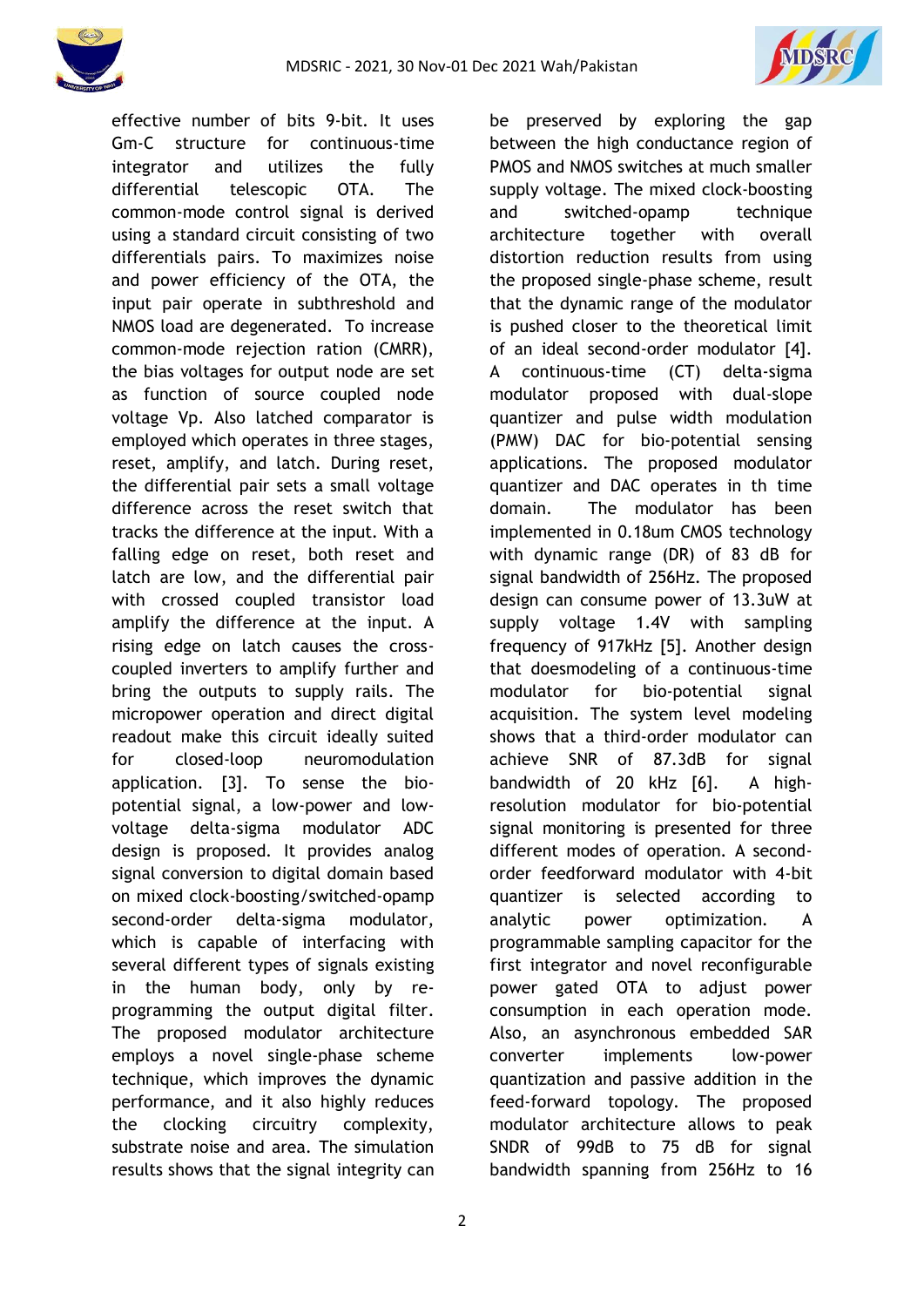



kHz in 0.18 um CMOS Technology operated at supply voltage of 1-V.

This paper proposeda cascade of integrator with multiple feedforward (CIFF) second-order single-bit delta-sigma modulator. The signal transfer function (STF) and noise transfer function (NTF) of the modulator evaluated for higher performance. The NTF zero optimization technique is employed for removing inband quantization noise to enhance the performance. The out-of-band gain (OBG) of 2 selected for better noise shaping performance. The zeroes and poles effect of the NTF are discussed for accurate noise shaping. The zeroes of the NTF, which are poles of the loop filter needs to be at the DC on the unit circle without NTF zero optimization technique. The modulator can achieve higher performance by NTF zero optimization technique. The poles of the NTF, which are zeros of the loop filter lies inside the unit circle. The operational amplifier inside the loop filter optimized for higher performance. The non-idealities factors of the operational amplifier like limited DC gain modeled and simulated, as that causes the performance degradation. The limited slew-rate also causes the harmonic distortion. Also, complete modulator non-idealities like thermal noise and flicker noise also modeled and simulated. The second-order modulator with an oversampling ration (OSR) of 128 can achieve signal-to-noise ratio (SNR) of 87 dB as with full-scale input of 870 mV.

After the introduction, the second section discuss the design of the modulator with CIFF topology, while the third section describes the modeling and simulation of the modulator and explain the operation of the second-order single bit. Finally, the section four concludes the paper.

## **2. MODULATORDESIGN**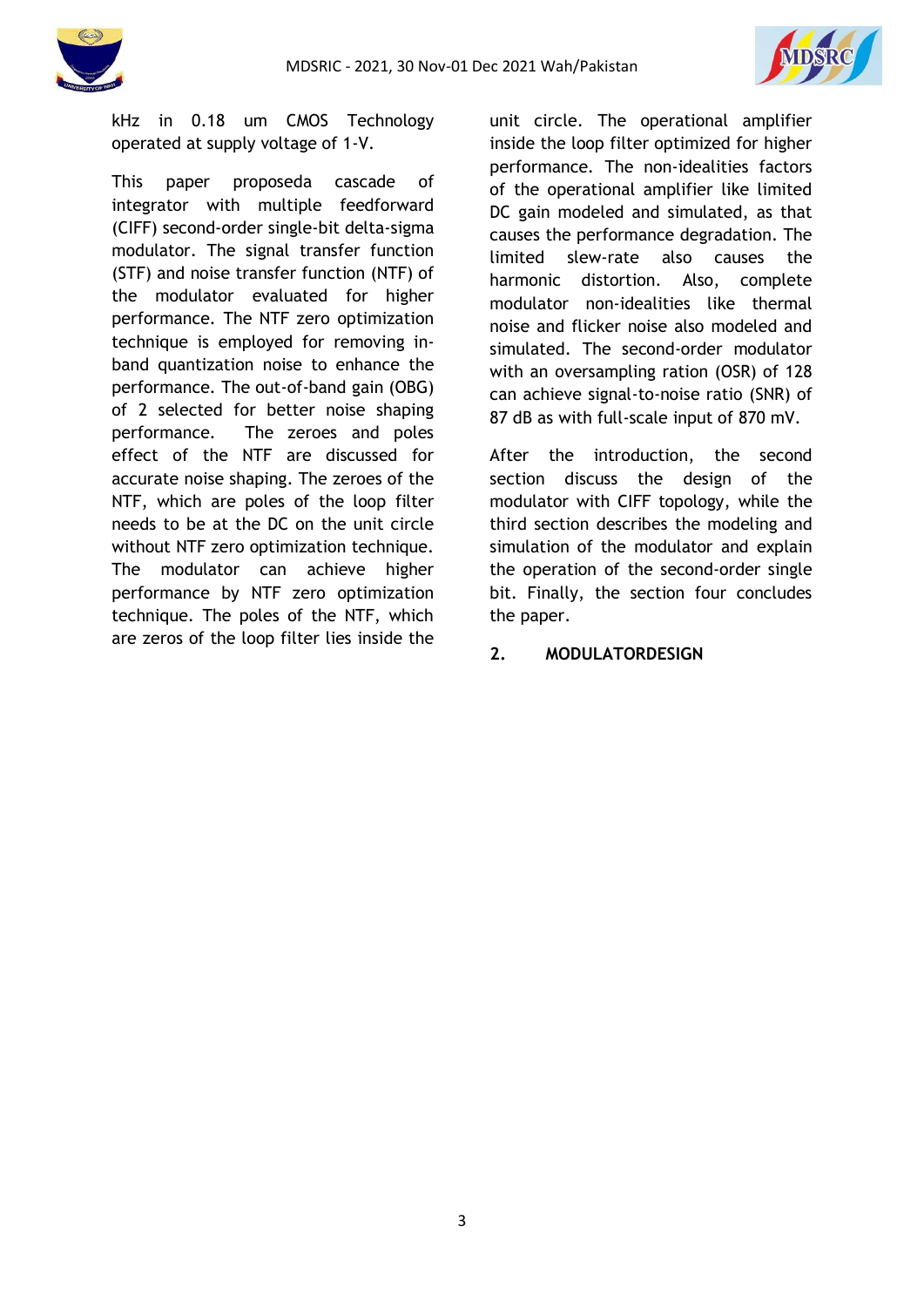

 $-80$  $-90$  $\frac{10^{-3}}{10^{-3}}$ 

A modulator with CIFF topology and single-bit quantization is modeled using Delta-Sigma Toolbox [7] as shown in Figure 1. Due to CIFF topology the signaltransfer-function (STF) will have peaking issues but have advantage of low-power operational amplifier can be used for integrator as the signal swing inside the loop filter is small. The CIFF secondorder modulator with NTF zero optimization technique can achieve signal-to-noise ratio of 87 dB with OSR of 128 with an OBG of 2. The modulatorwith CIFF topology coefficientsisobtained from the Delta-Sigma Toolbox [18] shown in Table-I.The  $b_1$ is the coefficient at the input while  $b_3$ is the coefficient in front of quantizer. The modulator feedback coefficient is  $c_1$ , while  $c_2$  is the interstage coefficient. The NTF zero optimization technique is implemented between the output of second integrator to the input of first integrator. The Table II shows the OSR versus SNR comparison, different plot. It is shown clearly that higher OSR

Il results in increased SNR. Figure 2 shows the NTF and STF plot with NTF zero optimization technique implemented shown. The STF clearly shows the peak effect with low-pass filter response as the modulator is low-pass. While the NTF shows the high pass filter response. The NTF response shows the quantization noise reduction from the signal band. The Figure 3 shows the output PSD plot for the modulator with OSR of 128 having SNR of 87dB.The harmonic distortion can be observed very clearly in the output spectrum. The

**Figure 2: STF and NTF plot (CIFF)**

 $10^{-2}$ 

 $10^{-1}$ 



Normalized Frequency  $[\omega/\pi]$ 

**Figure 3: Output PSD plot (CIFB)**



**Figure 4: Transient response**

harmonic distortion is out-of-band which mean it does not contribute for the signal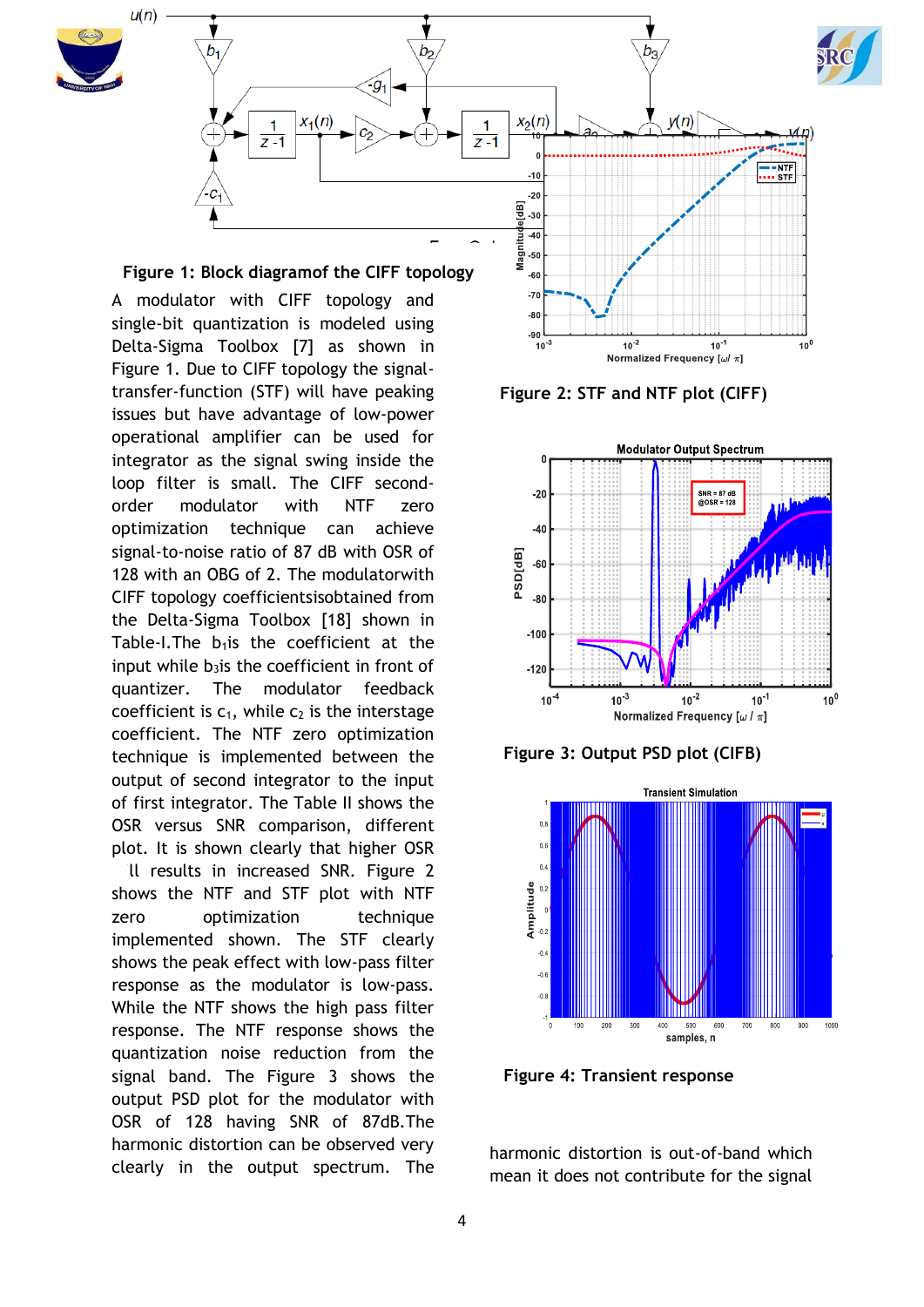



band performance. The Figure 4 shows the transient output response, that shows pulse coded modulation (PCM) output. This also shows the noise shaping behavior is working inside the loopfilter.The operational amplifier inside two integrator assumed infinite DC gain, and higher slew-rate. This causes maximum quantization noises attenuation.

# **3. NONIDEALITIES SIMULTION**

To realize the practical circuit implementation the modulator also simulated for circuit non-idealities like limited DC gain, limited slew-rate, these circuit non-idealities are simulated using SDToolbox [8]. The thermal noise, flicker

|  | Table I: CIFFTopology Cofficients |  |
|--|-----------------------------------|--|
|--|-----------------------------------|--|

| Parameters      | Values    |
|-----------------|-----------|
| a1              | 1.2       |
| a2              | 0.5       |
|                 | $2.0e-04$ |
| $\frac{g}{b}$ 1 |           |
| b <sub>2</sub>  | 0         |
| $\overline{b3}$ |           |
| $\overline{c1}$ |           |
| r7              |           |

## **Table II: Modulator performance**

| <b>OSR</b> | <b>SNR</b> |
|------------|------------|
| 32         | 55         |
| 64         | 73         |
| 128        | 87         |
| 256        | 103        |
| 360        | 106        |

noise and limited DC gain also simulated. The simulation shows the degraded performance as compared to the actual ideal simulated modulator performance parameters.

## **4. CONCLUSION**

A CIFF second-order single-bit deltasigma modulator. The signal transfer function (STF) and noise transfer function (NTF) of the modulator evaluated for higher performance. The NTF zero optimization technique is employed for removing in-band quantization noise to enhance the performance. The out-ofband gain (OBG) of 2 selected for better noise shaping performance. The zeroes and poles effect of the NTF are discussed for accurate noise shaping. The zeroes of the NTF, which are poles of the loop filter needs to be at the DC on the unit circle without NTF zero optimization technique. The non-idealities factors of the operational amplifier like limited DC gain modeled and simulated, as that causes the performance degradation. The limited slew-rate also causes the harmonic distortion. Also, complete modulator non-idealities like thermal noise and flicker noise also modeled and simulated. The second-order modulator with an oversampling ration (OSR) of 128 can achieve signal-to-noise ratio (SNR) of 87 dB as with full-scale input of 870 mV.

## **5. ACKNOWLEDGMENT**

This research work was supported by System-on-Chip Design Laboratory (SoC), Department of Electronics, Faculty of Natural Sciences, Quaid-i-Azam University, Islamabad, Pakistan.

## **6. REFERENCES**

- [1] **S.Norsworthy, Richard Schreier, G.C. Temes**,1997, Delta-Sigma Data Converter Theory, Design, and Simulation, John Wiley & Sons, Inc., Hoboken, New Jersey
- [2] **E. Greenwald, E. So, M. Mollazadeh, C. Maier, 2011**, A 5 µW/channel 9b-ENOB BioADC Array for Electrocortical Recording, IEEE 2015 IEEE